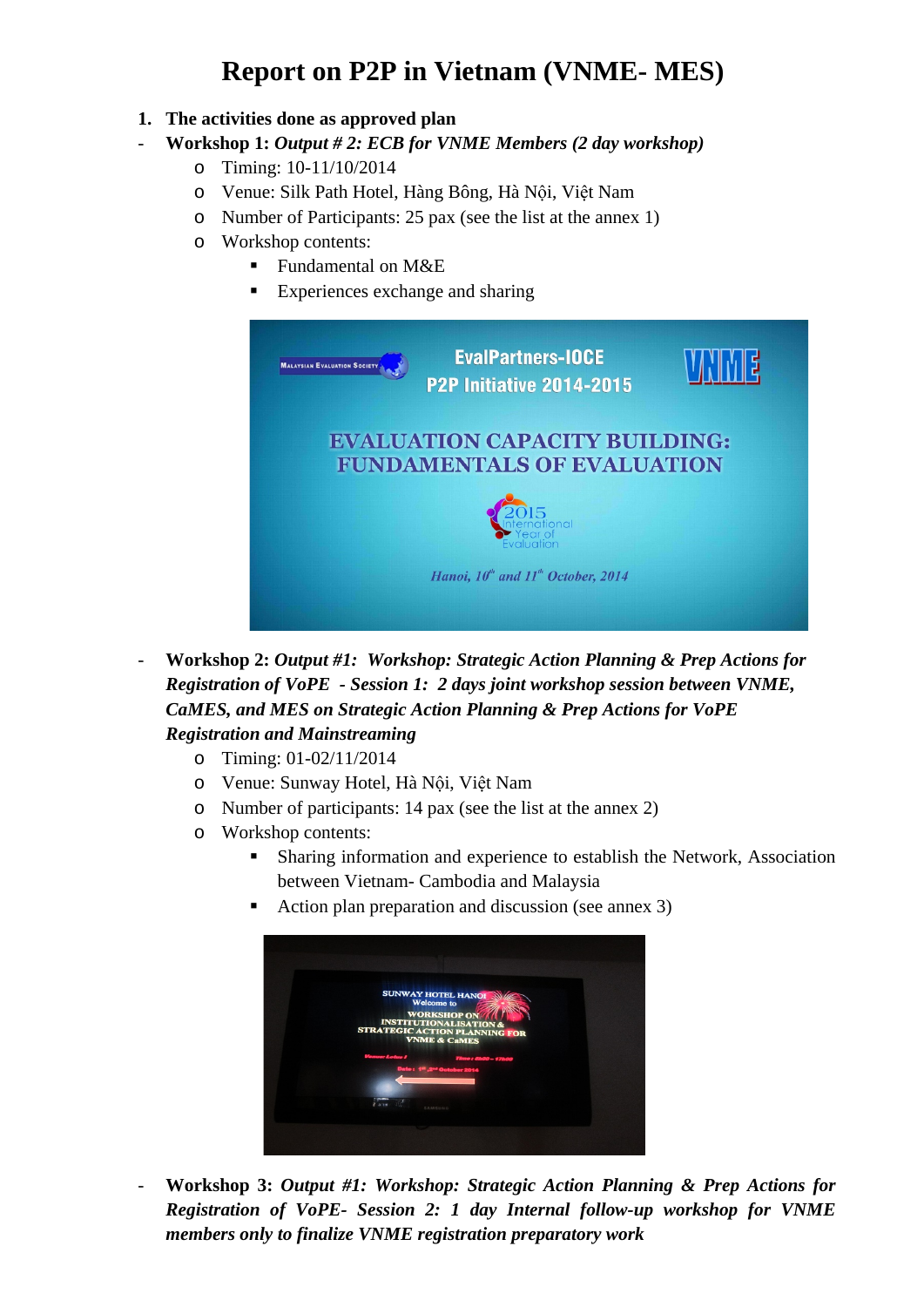- o Timing: 31/01/2015
- o Venue: 12 Trấn Vũ- Hà Nội
- o Number of Participants: 13 (see annex 4)
- o Workshop contents:
	- Assign the taks and responsible to membeers
	- **Planning for preparation works to submit for registration of VNME**

#### - **Workshop 4:** *Output # 2: ECB for VNME Members (2 day workshop) - Internal meeting among of key VNME members to finalyse the VNME Charter and website*

- o Timing: 07-08/02/2015
- o Venue: 12 Trấn Vũ, Hà Nội
- o Number of Participants: 13 (see annex 5)
- o Workshop contents:
	- Consolidate and finalise the first draft of constitution (see attached file)
	- Develop the interface of the VNME website:  $\frac{http://vmne.vn/(see annex6)}{$
- **One-day working meeting:** *Output # 3: Collaboration with National Economic University, Hanoi and VNME/MES on Teaching of Evaluation in University*
	- o One-day working meeting between VNME-NEU-MES officials on collaboration & T&C details between MES-VNME-NEU for teaching of evaluation at the NEU
		- List of participants:
			- Nguyễn Thi Thu Quế (VNME)
			- Nghiêm Bá Hưng (VNME)
			- Nguyễn Thi Thùy Sinh (VNME)
			- Bùi Đức Tho (NEU)
			- Vũ Thị Minh (NEU)
	- o One day consultative workshop with key stakeholders from VNME, NEU, Government side to review and sign MOU between MUST- MES- VNME- NEU
		- List of participants:
			- Nguyễn Thị Thu Quế (VNME)
			- Nghiêm Bá Hưng (VNME)
			- Nguyễn Thi Thùy Sinh (VNME)
			- Bùi Đức Tho (NEU)
			- Vũ Thị Minh (NEU)

#### **2. The workplan for next steps**

- o Complete the website with update contents and information
- o Continue to work with National Economic University about the M&E training collaboration
- o Push up to complete procedures for legal registration of VNME
- o Maintain the Network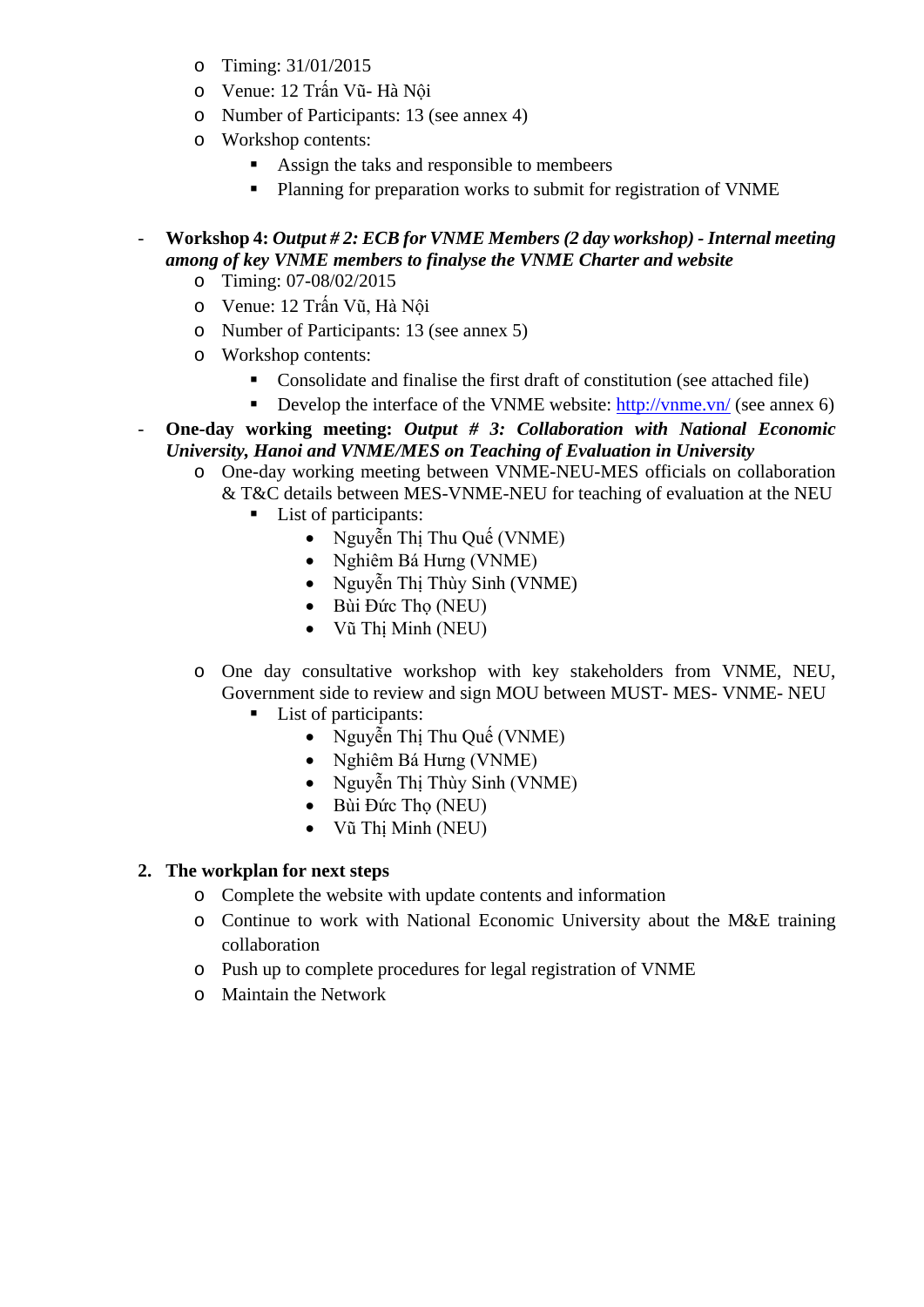## **Annex 1: List of participants- Workshop 1 from 10- 11 Nov 2014**

| No.          | Name and email address                                        | Gender | Mobile<br>phone | Organisation                                                                                          | <b>Position</b>        | Professional<br>work           | <b>Remark</b>        |
|--------------|---------------------------------------------------------------|--------|-----------------|-------------------------------------------------------------------------------------------------------|------------------------|--------------------------------|----------------------|
|              | <b>Nguyen Thi Thu Que</b><br>nthuque@gmail.com                | Female | 0912631193      | Research and Development<br>in Monitoring and<br><b>Evaluation International-</b><br>Vietnam Co., Ltd | Director               | M&E<br>consultant              | <b>VNME</b><br>Unine |
| $\mathbf{2}$ | <b>Nguyen Thi Thuy Sinh</b><br>thuysinh@cedreinternational.vn | Female | 0976916018      | Research and Development<br>in Monitoring and<br><b>Evaluation International-</b><br>Vietnam Co., Ltd | Asisstant              |                                | <b>VNME</b>          |
| 3            | Tran Thi Hong Van<br>tranhongvantl@vahoo.com                  | Female | 0912864252      | <b>CARE</b> International<br>Organisation in Vietnam                                                  | Accountant             | Accounting<br>and<br>Budgeting |                      |
| 4            | <b>Nghiem Ba Hung</b><br>hungnb@peapros.com                   | Male   | 090 323 6118    | Co-Founder PeaPROs JSC                                                                                |                        |                                | <b>VNME</b>          |
| 5            | Laura Claudia Rosina<br>laura.rosina@ciai-world.it            | Female | 0167530463      | UN                                                                                                    |                        |                                |                      |
| 6            | Ngo Gia Trung<br>trungng@peapros.com                          | Male   | 090 604 8862    | Partner/ Consultant/<br>PeaPROs JSC                                                                   |                        |                                | <b>VNME</b>          |
| 7            | Nguyễn Tiến Dũng<br>tiendzung59@gmail.com                     | Male   | 091 307 7009    | Management Consulting<br>and Development JSC.<br>(MCaD)                                               | Managing<br>Director   |                                | <b>VNME</b>          |
| 8            | <b>Pham Trung Kien</b><br>phamkienykh@gmail.com               | Male   | 091 236 3790    | Department of Planning.<br><b>MARD</b>                                                                | Government<br>Official |                                |                      |
| 9            | Vu Ouoc Khanh<br>vuquockhanh2909@gmail.com                    | Male   | 098 299 1983    | Department of Planning.<br><b>MARD</b>                                                                | Government<br>Official |                                |                      |
| 10           | Dang Thi Tuyet Minh<br>tuvetminhkh@gmail.com                  | Female | 098 269 9698    | Department of Planning,<br><b>MARD</b>                                                                | Government<br>Official |                                |                      |

## List of participants

| 11 | Dương Thành Trung<br>dtrung@live.com            | Male        | 0909235707   | Trung tâm nghiên cứu chính<br>sách phát triển bền vững<br>Centre of Sustainable<br>development for policy<br>research-CSDP) | Researcher                                                   | SEDP, M&E | <b>VNME</b>           |
|----|-------------------------------------------------|-------------|--------------|-----------------------------------------------------------------------------------------------------------------------------|--------------------------------------------------------------|-----------|-----------------------|
| 12 | Nguyễn Thị Yến<br>ven.nguven@habitatvietnam.org | Female      | 0988 086 832 | Habitat Vietnam                                                                                                             | Disaster<br>Response and<br>Mitigation<br>Program<br>Manager |           |                       |
| 13 | Dương Thi Kim Liên<br>lienduongthikim@gmail.com | Female      | 0913 213 417 | Seaconsult Company                                                                                                          |                                                              |           | <b>VNME</b>           |
| 14 | Nguyễn Lê Vân<br>levan3006@gmail.com            | Female      | 0936 083 083 | Seaconsult Company                                                                                                          |                                                              |           | <b>VNME</b><br>Verran |
| 15 | Nguyễn Đức Trung<br>trung.slim@gmail.com        | Male        | 0934669175   | Free-lancer                                                                                                                 |                                                              |           | <b>VNME</b><br>$\geq$ |
| 16 | Phạm Thanh Huyền<br>phamhuven@red.org.vn        | Female      | 0977801982   | Centre for research on<br>Development<br>Communication                                                                      | Vice-Director<br>for<br>Administration<br>and Finance        |           | <b>VNME</b>           |
| 17 | Hoàng Ngọc Cách<br>ngcach@gmail.com             | Male        | 0912 355 884 |                                                                                                                             | Trainer/M&E<br>Consultant                                    |           | <b>VNME</b>           |
| 18 | Nguyễn Thi Vinh<br>ntv0000@vahoo.com            | Female      | 0912 030 980 | HIV team, WHO                                                                                                               |                                                              |           |                       |
| 19 | Nguyễn Thị Thu Hòa<br>nguyenthuhoaeo@yahoo.com  | Female      | 0912 567 046 | Procurement consultant for<br>WB project on primary<br>education, MOET                                                      |                                                              |           |                       |
| 20 | <b>Bùi Phi Long</b><br>louis.pei.9x@gmail.com   | Male        | 61273903830  | <b>UNDP</b>                                                                                                                 |                                                              |           |                       |
| 21 | Vu Anh Nga<br>nga.a.vu@gmail.com                | <b>Nale</b> | 0969981500   | <b>UNDP</b>                                                                                                                 |                                                              |           |                       |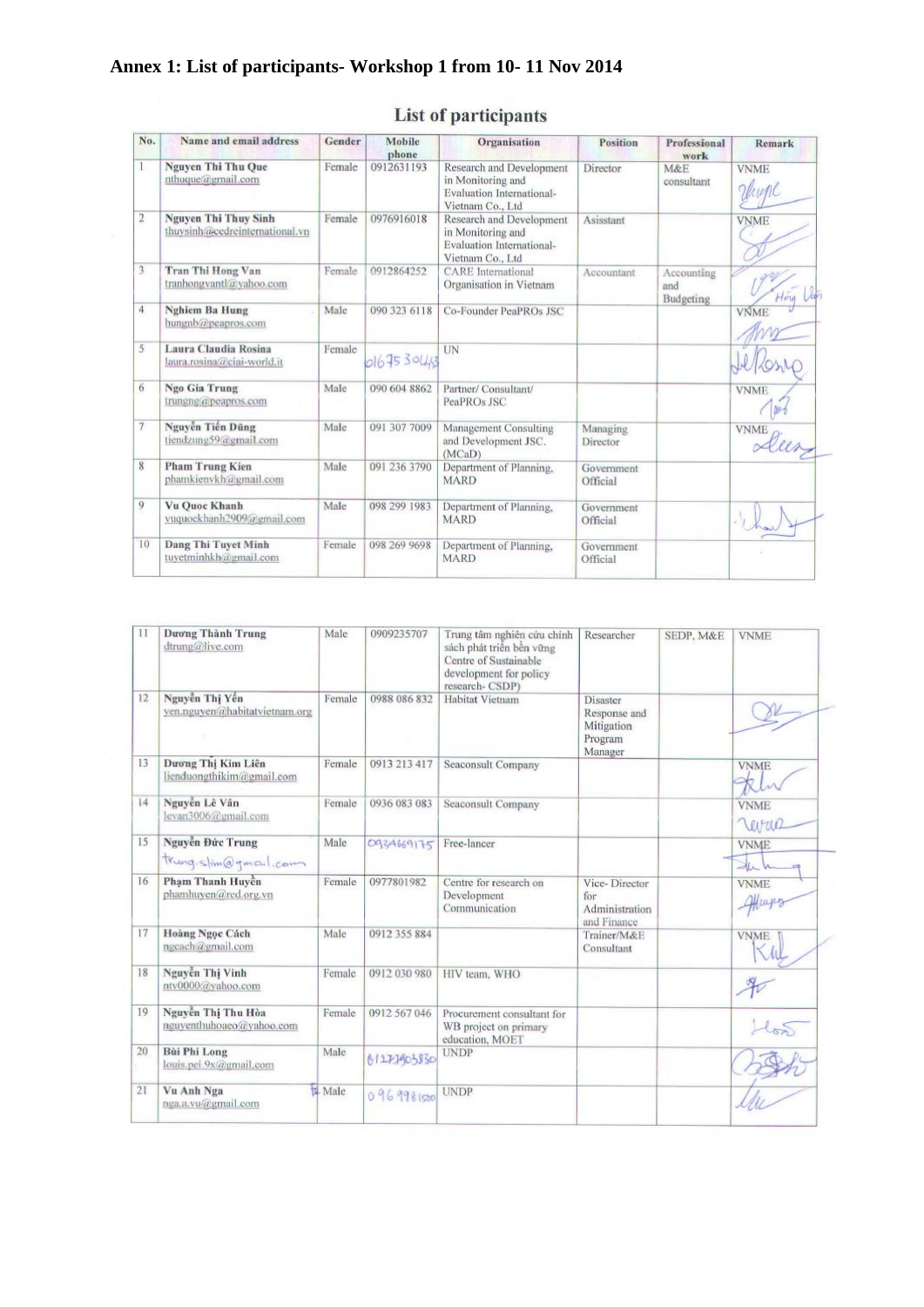| 22 | <b>Duong Mac Minh Trang</b><br>macminhtrang@gmail.com | Female  | 0804563623         | <b>UNDP</b>                                                                                                                                               |                                   |            |             |
|----|-------------------------------------------------------|---------|--------------------|-----------------------------------------------------------------------------------------------------------------------------------------------------------|-----------------------------------|------------|-------------|
| 23 | Lê Thị Hoàng Oanh<br>oanh.lehoang@gmail.com           | Female  | 0964 720 795       | Department of<br>Environmental Technology,<br>Faculty of Environmental<br>Sciences,<br>VNU University of Science,<br>Vietnam National<br>University Hanoi | Lecturer/<br>Researcher           |            | <b>VNME</b> |
| 24 | <b>Pham Van Thuong</b><br>PhamVan.Thuong@careint.org  | Male    | 0919 766 832       | <b>CARE</b> International in<br>Vietnam                                                                                                                   | Senior<br><b>CBDRM</b><br>Officer |            |             |
| 25 | Phạm Thị Thu Huyền<br>huyor phan #86 agricolon        | Female  | 0988391526         | Trung tâm nghiên cứu HIV<br>Đại học Y Hà nội<br><b>CREATA</b>                                                                                             | Researcher                        | M&E offier | <b>VNME</b> |
| 26 | Nguyễo Túi Xoan<br>haire requiremental general. Com   | temale  | 0912.864.<br>938.  | Jam<br>Hong waluep<br>Tong cac<br>BO NNPTNT                                                                                                               | Cheepin peller                    |            | mom         |
| 27 | Naupen The Hudens<br>theo veryon a malco com          | Fernale | <b>O/683481988</b> | Nutter al Exploration<br>$C_0$ , Ltd                                                                                                                      | Officer                           |            |             |
| 28 |                                                       |         |                    |                                                                                                                                                           |                                   |            |             |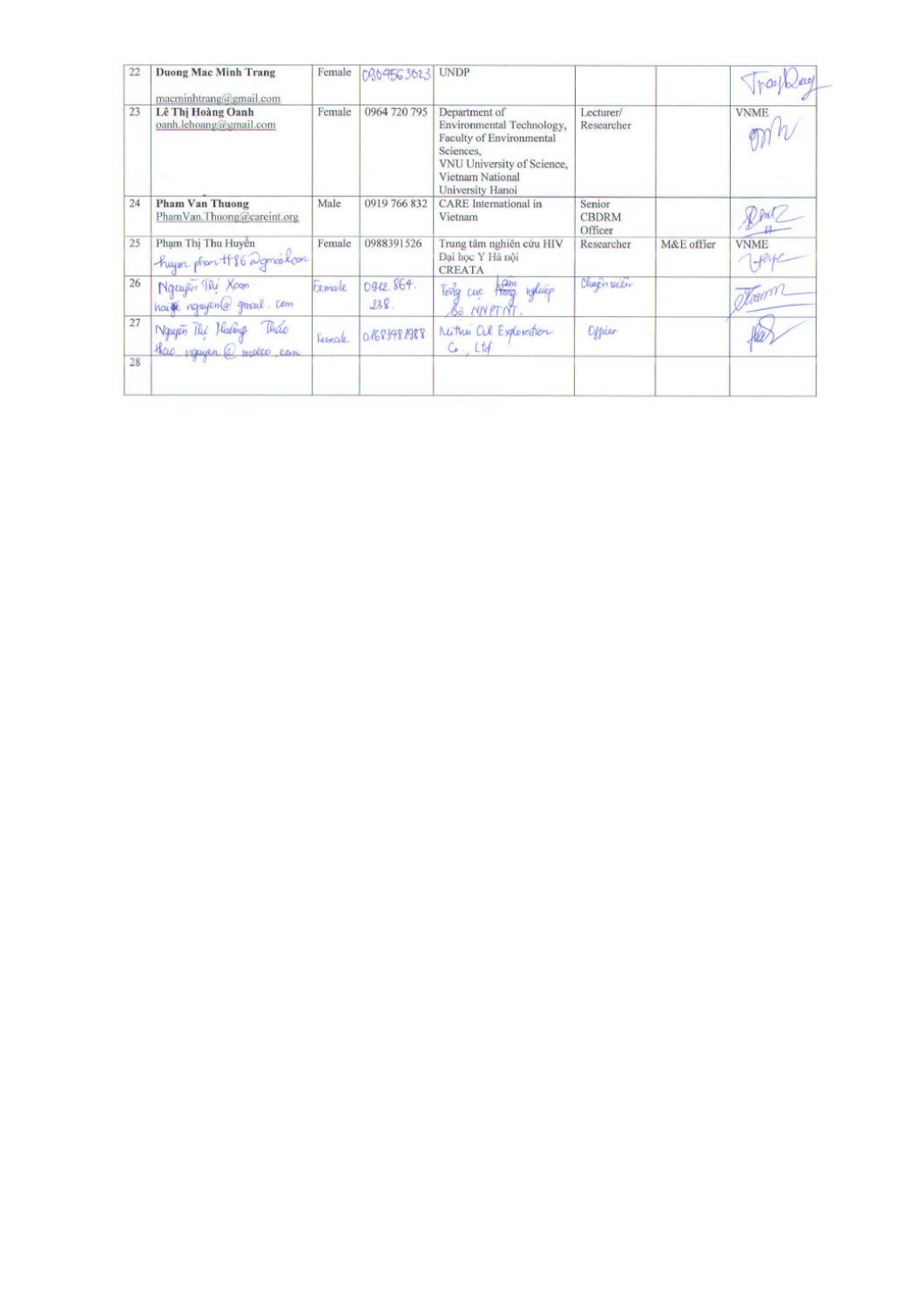### **Annex 2: List of participant – Workshop 2**

| No.            | Name and email address                                        | Gender | Mobile phone  | Organisation                                                                             | Position                  | Signature |
|----------------|---------------------------------------------------------------|--------|---------------|------------------------------------------------------------------------------------------|---------------------------|-----------|
|                | <b>Nguyen Thi Thu Oue</b><br>nthuque@gmail.com                | Female | 0912631193    | Research and Development in Monitoring and<br>Evaluation International- Vietnam Co., Ltd | Director                  |           |
| $\overline{2}$ | <b>Nguyen Thi Thuy Sinh</b><br>thuysinh@eedreinternational.vn | Female | 0976916018    | Research and Development in Monitoring and<br>Evaluation International- Vietnam Co., Ltd | Asisstant                 |           |
| 3              | <b>Tran Van Long</b><br>longtv@vietinsight.com.vn             | Male   | 091 320 2921  | Senior Consultant/VietInsight                                                            |                           |           |
| 4              | <b>Tran Nhu Trang</b><br>trangtn@vietirfsight.com.vn          | Female | 090 418 1895  | Managing Partner/VietInsight                                                             |                           |           |
| 5              | <b>Nghiem Ba Hung</b><br>hungnb@peapros.com                   | Male   | 090 323 6118  | Co-Founder PeaPROs JSC                                                                   |                           |           |
| 6              | Ngo Gia Trung<br>trungng@peapros.com                          | Male   | 090 604 8862  | Partner/ Consultant/ PeaPROs JSC                                                         |                           |           |
| 7              | <b>Bui Duc Tho</b><br>thobd@neu.edu.vn                        | Male   | 098 347 1417  | National Economic University                                                             | Lecturer/<br><b>NEU</b>   |           |
| 8              | Nguyễn Phương Linh<br>linhnguven@msdvietnam.org               | Female | 098 300 6583  | Research Center for Management and<br>Sustainable Development (MSD)                      | Director                  |           |
| $\overline{Q}$ | Nguyễn Đức Trung<br>Trung.slim@gmail.com                      | Male   | 0934 669 175  | Freelancer                                                                               |                           |           |
| 10             | <b>Hoàng Ngọc Cách</b><br>ngcach@gmail.com                    | Male   | 0912 355 884  | Freelancer                                                                               | Trainer/M&E<br>Consultant |           |
| 11             | Nguyễn Thị Hương Thảo<br>ho xuan huong88@vahoo.com            | Female | 016 8348 1988 | The Representative Office of Mitsui Oil<br>Exploration Co., Itd in Hanoi                 | Asisstant                 |           |
| 12             | <b>Neak Samsen</b><br>neaksamsen@gmail.com                    | Male   |               | Cambodia Monitoring and Evaluation Society<br>(CaMES)                                    | President                 |           |
| 13             | <b>Hay Sovuthea</b><br>sovuthea@gmail.com                     | Male   |               | Cambodia Monitoring and Evaluation Society<br>(CaMES)                                    | Vice-<br>president        |           |
| 14             | <b>Sourn Sokhim</b>                                           | Male   |               | Cambodia Monitoring and Evaluation Society<br>(CaMES)                                    | Board<br>member           | m Au      |
| 15             | Dr. Arunaselam Rasappan<br>arasappan@cedre.org.my             | Male   |               | Malaysia Evaluation Society (MES)                                                        | international<br>liaison  | $\neg$    |
| 16             | Lim Kheng Joo<br>khengjoo@gmail.com                           | Male   |               | Malaysia Evaluation Society (MES)                                                        | <b>MES</b><br>president   |           |
| 17             | Pham Thi Tước<br>pthituoc@yahoo.com                           | Female |               | Consultant of MESMARD Project                                                            | Consultant                |           |
| 18             | <b>Trang Tiền Công</b>                                        | Male   |               | Planning Division - MESMARD                                                              | Expert                    |           |

Workshop on Institutionalisation & Strategic Action Planning for VNME & CaMES-01-02/11/2014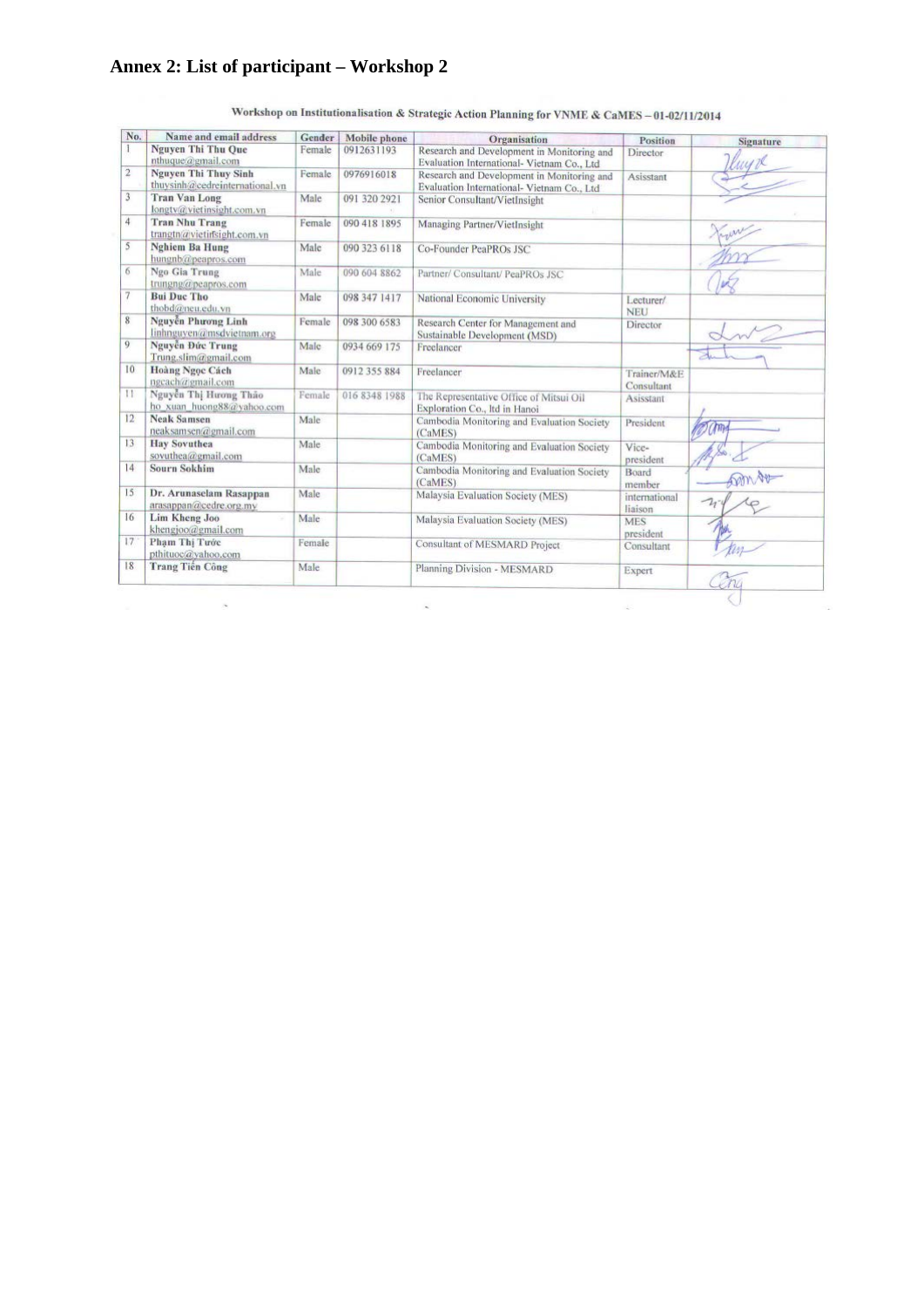| No.                     | <b>Areas</b>                       | <b>Current Situation</b>                                                                                                        | <b>Proposed change</b>                                      | <b>Timeline</b> |
|-------------------------|------------------------------------|---------------------------------------------------------------------------------------------------------------------------------|-------------------------------------------------------------|-----------------|
| $\mathbf{1}$            | <b>Internal</b>                    |                                                                                                                                 |                                                             |                 |
| 1.1                     | Membership                         | No member                                                                                                                       | Membership selection criteria                               | Q1-2015         |
| 1.2                     | Constitution                       | Draft                                                                                                                           | Review, revise and approve                                  | Q4-2014         |
| 1.3                     | Structure                          | Temporary                                                                                                                       | Further consultation with<br>members                        | Q4-2014         |
| 1.4                     | Mechanism                          | Not identified                                                                                                                  | It presents in the draft constitution                       | Q4-2014         |
| 1.5                     | Procedures                         | None                                                                                                                            |                                                             |                 |
| $\overline{2}$          | <b>External (Domestic)</b>         |                                                                                                                                 |                                                             |                 |
| $\overline{2.1}$        | Registration                       | Has been worked<br>with different<br>scenarios but not<br>success                                                               | Need to discuss further after<br>completion of constitution | Q1-2015         |
| $2.2\,$                 | Legitimacy                         | Not yet                                                                                                                         | Fully registed                                              | Q1-2015         |
| 2.3                     | Representation                     | Temporary<br>- President<br>- Vice President<br>- Secretary<br>- Treasurer<br>- Three $(3)$<br>ordinary<br>committee<br>members | Set up management board center                              | Q1-2015         |
| 2.4                     | Mainstreaming                      | None                                                                                                                            | With MeSMARD and NGO-<br>Network                            | Q1-2015         |
| $\overline{\mathbf{3}}$ | <b>External</b><br>(International) |                                                                                                                                 |                                                             |                 |
| 3.1                     | <b>IOCE</b>                        |                                                                                                                                 |                                                             |                 |
| 3.2                     | EvalPartner                        |                                                                                                                                 |                                                             |                 |
| 3.3                     | <b>APEA</b>                        |                                                                                                                                 |                                                             |                 |

## **Group Discussion**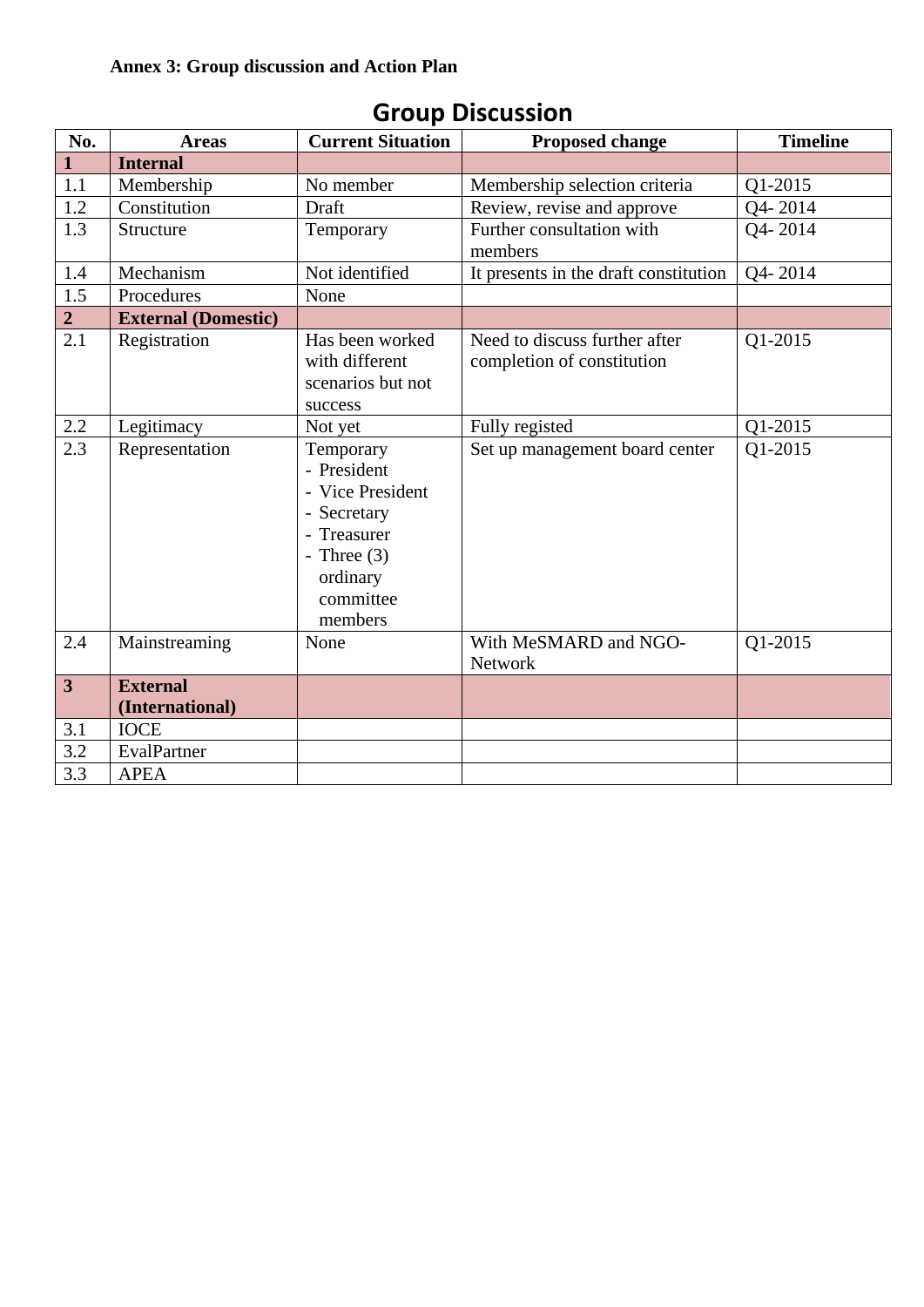# **Action Plan**

| <b>Ref</b> | <b>Issue Area</b>             | Q4/2014            | 2015               | 2016               | 2017               |
|------------|-------------------------------|--------------------|--------------------|--------------------|--------------------|
|            | 1. Institutional              |                    |                    |                    |                    |
|            | Complete constitution         | $\pmb{\mathsf{X}}$ |                    |                    |                    |
|            | Fully registed                |                    | $\pmb{\mathsf{x}}$ |                    |                    |
|            | Set up management board       |                    | $\pmb{\mathsf{X}}$ |                    |                    |
|            | center                        |                    |                    |                    |                    |
|            | Website update                | $\pmb{\mathsf{X}}$ |                    |                    |                    |
|            | Design Logo                   | $\pmb{\mathsf{X}}$ |                    |                    |                    |
|            | 2. Networking                 |                    |                    |                    |                    |
| 2.1        | Domestic                      |                    |                    |                    |                    |
|            | Membership selection criteria | $\pmb{\mathsf{x}}$ |                    |                    |                    |
|            | Expand the membership         |                    | $\pmb{\mathsf{X}}$ | $\pmb{\times}$     | $\pmb{\mathsf{X}}$ |
|            | With MeSMARD and NGO-         |                    | X                  | $\pmb{\times}$     | X                  |
|            | Network                       |                    |                    |                    |                    |
|            | CSOs                          |                    | $\pmb{\mathsf{x}}$ | $\pmb{\times}$     | $\pmb{\mathsf{x}}$ |
| 2.2        | <b>International</b>          |                    |                    |                    |                    |
|            | CaMES                         |                    | $\pmb{\times}$     | $\pmb{\times}$     | $\pmb{\times}$     |
|            | <b>MES</b>                    |                    | X                  | $\pmb{\mathsf{x}}$ | $\mathsf{x}$       |
|            | <b>IOCE</b>                   |                    | $\pmb{\mathsf{X}}$ | $\pmb{\mathsf{x}}$ | $\pmb{\mathsf{X}}$ |
|            | EvalPartner                   |                    | $\pmb{\mathsf{X}}$ | x                  | $\pmb{\times}$     |
|            | <b>APEA</b>                   |                    | $\pmb{\mathsf{X}}$ | $\pmb{\times}$     | $\pmb{\mathsf{X}}$ |
|            | <b>3. Capacity Building</b>   |                    |                    |                    |                    |
| 3.1        | Management team               |                    |                    |                    |                    |
|            | Network management            |                    | $\pmb{\times}$     |                    |                    |
|            | <b>RBM</b>                    |                    | $\pmb{\mathsf{x}}$ | $\pmb{\mathsf{X}}$ | $\pmb{\times}$     |
|            | <b>IRBM</b>                   |                    | $\pmb{\mathsf{X}}$ | X                  | X                  |
|            | <b>TOT-Skills</b>             |                    | $\pmb{\mathsf{X}}$ |                    |                    |
| 3.2        | <b>Members</b>                |                    |                    |                    |                    |
|            | Training on M&E (basic and    |                    | $\pmb{\times}$     | $\pmb{\times}$     | $\pmb{\times}$     |
|            | advance)                      |                    |                    |                    |                    |
|            | <b>Training on RBM</b>        |                    | $\pmb{\mathsf{x}}$ | X                  | $\pmb{\times}$     |
|            | <b>Training on Advocacy</b>   |                    | $\pmb{\mathsf{X}}$ | $\pmb{\times}$     | $\pmb{\mathsf{x}}$ |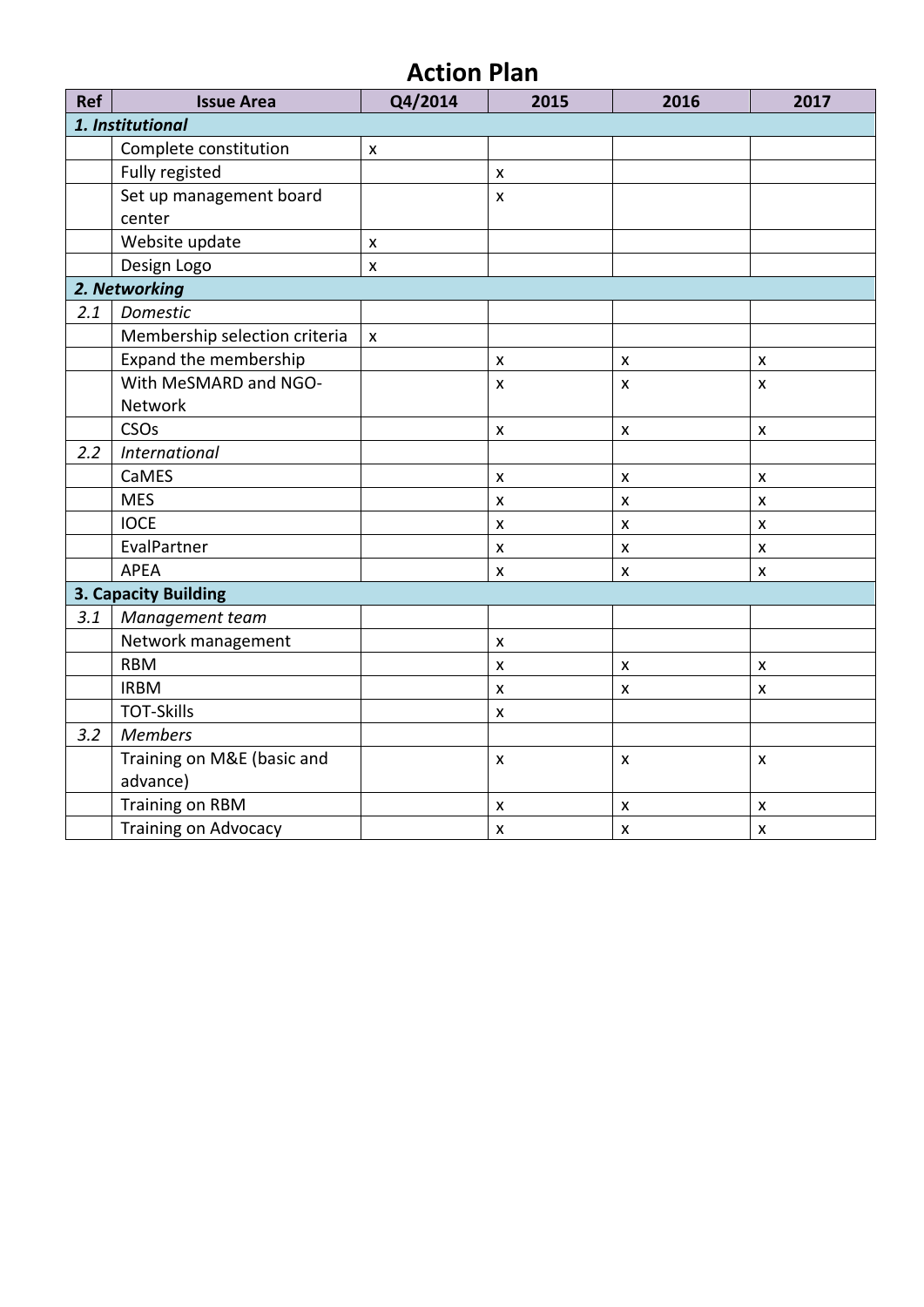### **Annex 4: List of participant for internal meeting**

|                |                                                                  |         |                  | гля от рагистрания                                                                          |                                                       | 3110110015                     | VNME   |
|----------------|------------------------------------------------------------------|---------|------------------|---------------------------------------------------------------------------------------------|-------------------------------------------------------|--------------------------------|--------|
| No.            | Name and email address                                           | Gender  | Mobile<br>phone  | Organisation                                                                                | Position                                              | Professional<br>work           | Remark |
| T<br>- 62      | Nguyen Thi Thu Que<br>nthuque@gmail.com                          | Female  | 0912631193       | Research and Development in<br>Monitoring and Evaluation<br>International- Vietnam Co., Ltd | Director                                              | M&E<br>consultant              |        |
| $\mathbf{2}$   | <b>Nguyen Thi Thuy Sinh</b><br>thuy sinh a cedreinternational.vn | Female  | 0976916018       | Research and Development in<br>Monitoring and Evaluation<br>International- Vietnam Co., Ltd | Asisstant                                             |                                |        |
| 3              | Tran Thi Hong Van<br>tranhongvantl@vahoo.com                     | Female  | 0912864252       | <b>CARE</b> International<br>Organisation in Vietnam                                        | Accountant                                            | Accounting<br>and<br>Budgeting |        |
| 4              | Nghiem Ba Hung<br>hungnb@peapros.com                             | Male    | 090 323 6118     | Co-Founder PeaPROs JSC                                                                      |                                                       |                                |        |
| 5.             | Ngo Gia Trung<br>trungng@peapros.com                             | Male    | 090 604 8862     | Partner/ Consultant/ PeaPROs<br><b>ISC</b>                                                  |                                                       |                                |        |
| 6              | Phạm Văn Quý<br>quypyit@gmail.com                                | Male    | 098 209 8093     | Free-lancer                                                                                 | Free-lancer                                           |                                |        |
| $\overline{7}$ | Dương Thi Kim Liên<br>lienduongthikimavgmmi com                  | Female  | 0913 213 417     | Seaconsult Company                                                                          |                                                       |                                |        |
| 8              | Nguyễn Lê Vân<br>levan3006@gritoil.com                           | Female  | 0936 083 083     | Seaconsult Company                                                                          |                                                       |                                |        |
| 4              | Nguyễn Đức Trung<br>Trung slim abunail.com                       | Male    | 0934 669 175     | Free-lancer                                                                                 |                                                       |                                |        |
| 10             | Hoàng Ngọc Cách<br>ngcach@gmail.com                              | Male    | 0912 355 884     |                                                                                             | Trainer/M&E<br>Consultant                             |                                |        |
| 11             | Pham Van Thuong<br>PhamVan. Thuong a careint.org                 | Male    | 0919 766 832     | <b>CARE</b> International in<br>Vietnam                                                     | Senior<br><b>CBDRM</b><br>Officer                     |                                |        |
| 12             | Nguyễn Thị Hương Thảo<br>thao, neuven'a mocco.com                | Female  | 0168 348<br>1988 | Mitsui Cil Exploration Co.<br>Ltd                                                           | Officer                                               |                                |        |
| 13             | Nguyễn Thị Xoan<br>hai, nguyen a guiarl.com                      | Female  | 0912 864 238     | Tông cục lâm nghiệp, Bộ<br><b>NN&amp;PTNT</b>                                               | Chuyên viên                                           |                                |        |
| 14             | Pham Thanh Huyền<br>phanthuyen a red organi-                     | Fernale | 0977 801 982     | Centre for research on<br>Development Communication                                         | Vice-Director<br>for<br>Administration<br>and Finance |                                |        |

### List of participants

### **Annex 5: List of participants for the internal meeting**

|                |                                                        |        |                  | List of participants                                                                        |                                                       | $07 - 08/02/2015$              | VNME   |
|----------------|--------------------------------------------------------|--------|------------------|---------------------------------------------------------------------------------------------|-------------------------------------------------------|--------------------------------|--------|
| No.            | Name and email address                                 | Gender | Mobile<br>phone  | Organisation                                                                                | Position                                              | work                           | Remark |
|                | Nguyen Thi Thu Que<br>nthuque@gmail.com                | Female | 0912631193       | Research and Development in<br>Monitoring and Evaluation<br>International- Vietnam Co., Ltd | Director                                              | M&E<br>consultant              |        |
| $\overline{2}$ | Nguyen Thi Thuy Sinh<br>thuysinh@cedreinternational.vn | Female | 0976916018       | Research and Development in<br>Monitoring and Evaluation<br>International- Vietnam Co., Ltd | Asisstant                                             |                                |        |
| 3              | Tran Thi Hong Van<br>tranhongvantl a vahoo.com         | Female | 0912864252       | <b>CARE</b> International<br>Organisation in Vietnam                                        | Accountant                                            | Accounting<br>and<br>Budgeting |        |
| 4              | <b>Nghiem Ba Hung</b><br>bungnb@peapros.com            | Male   | 090 323 6118     | Co-Founder PeaPROs JSC                                                                      |                                                       |                                |        |
| 5              | Ngo Gia Trung<br>trunging@peapros.com                  | Male   | 090 604 8862     | Partner/ Consultant/ PeaPROs<br><b>JSC</b>                                                  |                                                       |                                | $e\mu$ |
| 6              | Pham Văn Ouv<br>quypvit@gmail.com                      | Male   | 098 209 8093     | Free-lancer                                                                                 | Free-lancer                                           |                                |        |
| $\overline{7}$ | Dương Thi Kim Liên<br>liendoongthikim@gmail.com        | Female | 0913 213 417     | Seaconsult Company                                                                          |                                                       |                                |        |
| 8              | Nguyễn Lê Vân<br>levan3006@gmail.com                   | Female | 0936 083 083     | Seaconsult Company                                                                          |                                                       |                                | ever   |
| 9              | Nguyễn Đức Trung<br>Trung.slim@gmail.com               | Male   | 0934 669 175     | Free-lancer                                                                                 |                                                       |                                |        |
| 10             | Hoàng Ngọc Cách<br>necach@gmail.com                    | Male:  | 0912 355 884     |                                                                                             | Trainer/M&E<br>Consultant                             |                                |        |
| $\mathbf{H}$   | Pham Van Thuong<br>PhamVan.Thuong@careint.org          | Male   | 0919 766 832     | CARE International in<br>Vietnam                                                            | Senior<br><b>CBDRM</b><br>Officer                     |                                |        |
| 12             | Nguyễn Thị Hương Thão<br>thao, neuven a mocco, com     | Female | 0168 348<br>1988 | Mitsui Cil Exploration Co.<br>Ltd                                                           | Officer                                               |                                |        |
| 13             | Nguyễn Thị Xoan<br>hai.nguven@gmail.com                | Female | 0912 864 238     | Tổng cục lâm nghiệp, Bộ<br><b>NN&amp;PTNT</b>                                               | Chuyên viên                                           |                                |        |
| 4              | Pham Thanh Huyền<br>phamhuven's red.org/vn             | Female | 0977 801 982     | Centre for research on<br>Development Communication                                         | Vice-Director<br>for<br>Administration<br>and Finance |                                | Within |

### List of participants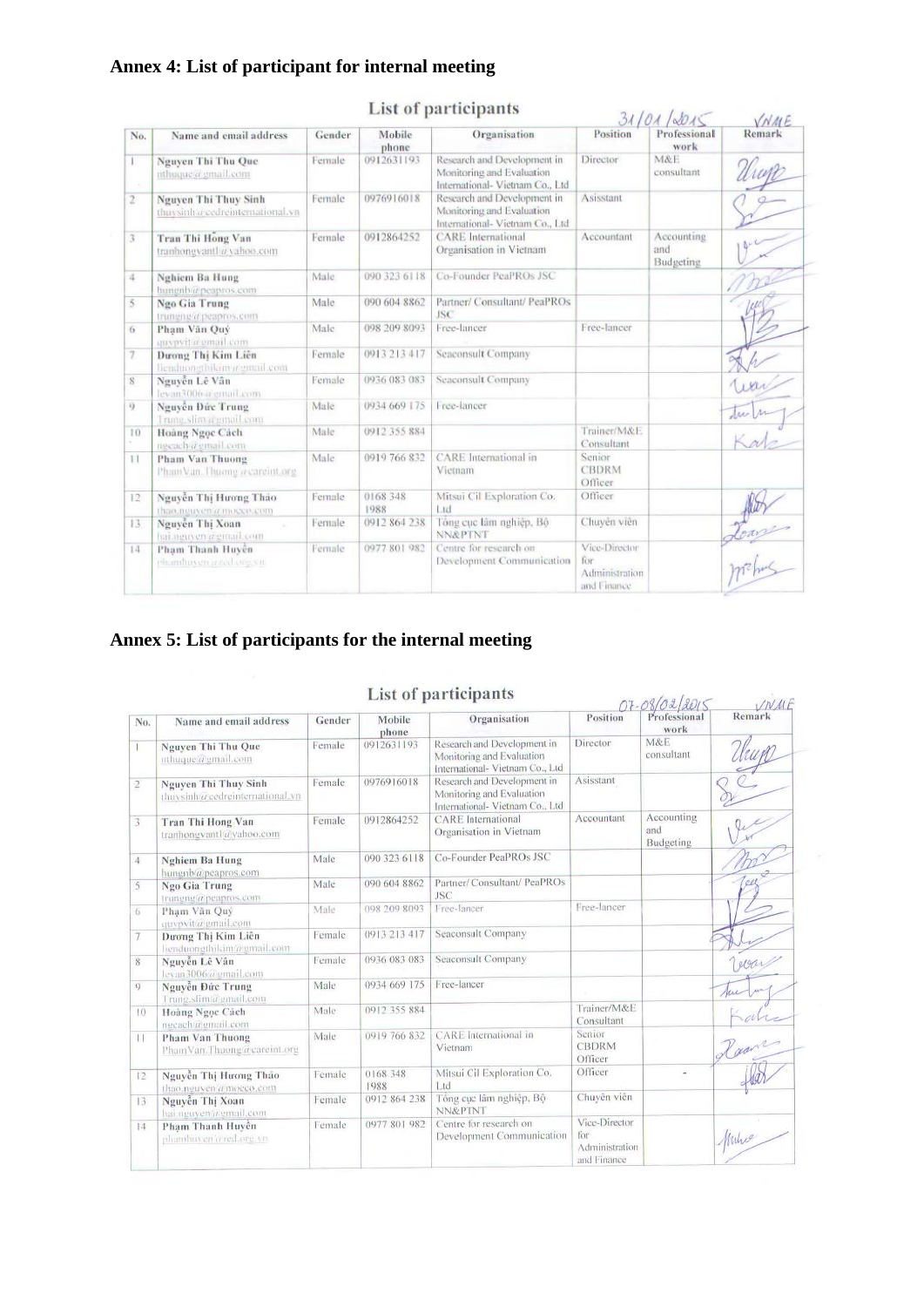#### **Annex 6: Website designing of VNME**